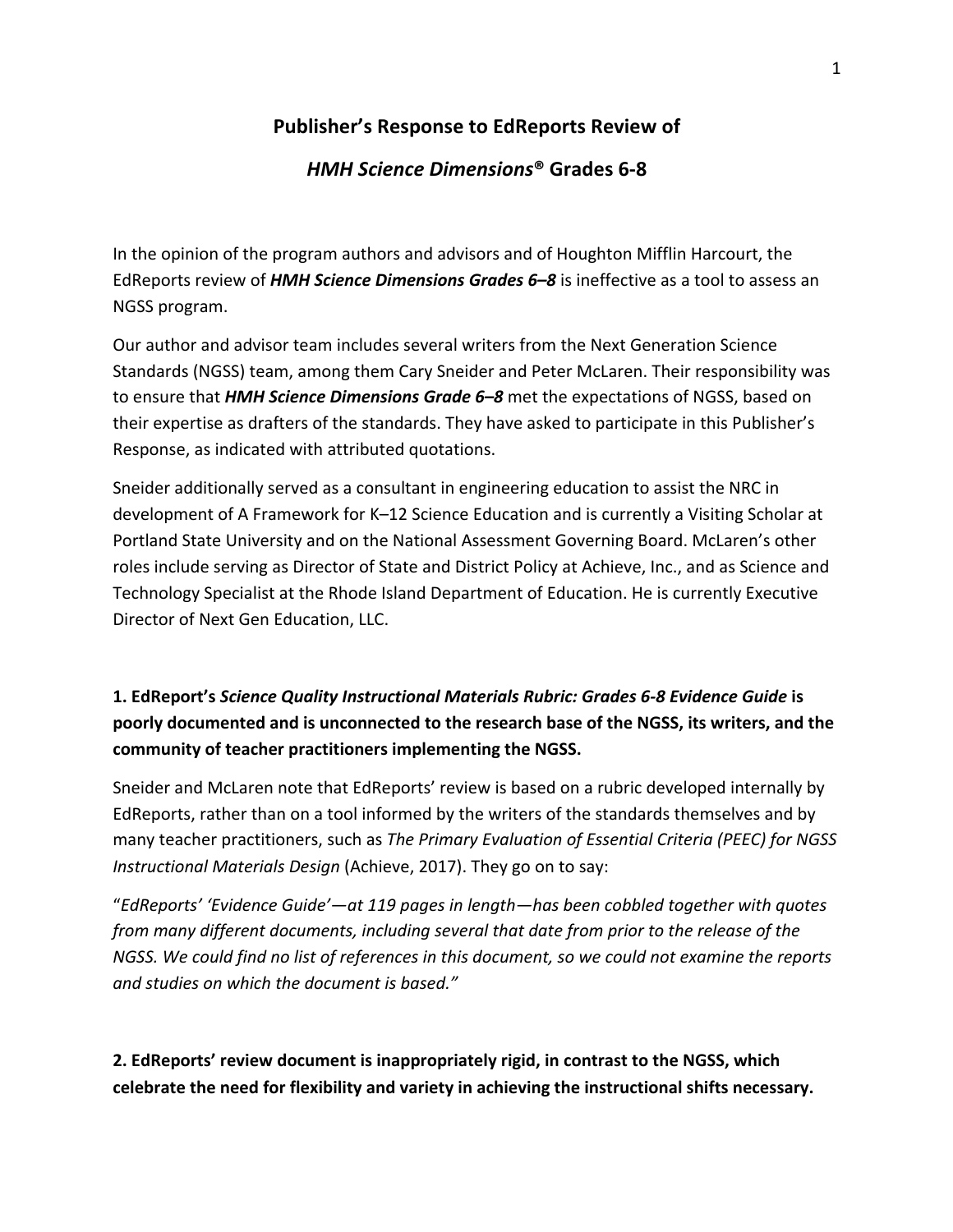Sneider and McLaren continue:

*"Our impression of the document is that it is unnecessarily rigid in its requirements, in contrast to the intent of the NGSS, which is described in the introduction to the NGSS as follows:"*

*The NGSS are standards, or goals, that reflect what a student should know and be able to do; they do not dictate the manner or methods by which standards are taught. The PEs are written in a way that expresses the concept and skills to be performed but still leaves curriculum and instructional decisions to states, districts, schools, and teachers. The PEs do not dictate curriculum; rather they are coherently developed to allow flexibility in the instruction of the standards. While the NGSS have a fuller architecture than traditional standards—at the request of states, they do not need to begin implementation by "unpacking" the standards—the NGSS do not dictate or limit curriculum and instructional choices. (Introduction to the NGSS, p. xiv)*

Even in describing the instructional shifts of the NGSS, the PEEC is very explicit that "less" does not mean "never" and "more" does not mean "always." Sneider and McLaren indicate that there are sound reasons for this flexibility:

*"For a curriculum to be coherent from the students' point of view and to reflect good pedagogical practices, a rigid set of guidelines is counterproductive. It is sometimes better to emphasize one or two dimensions rather than all three at the same time—as long as three dimensions are included in an entire lesson, which may span several days of instruction."*

To the contrary, EdReports review frequently faulted *HMH Science Dimensions Grades 6–8* for not including every dimension in every location, even down to individual formative assessment questions.

In response, Sneider and McLaren say the following:

*"It is unrealistic for instructional materials to include every possible aspect of every dimension. For example, in Appendix F on Science and Engineering Practices, we learn that*

*The practices matrix, described in this section, lists the components of each practice as a bulleted list within each grade band. As the performance expectations were developed, it became clear that it's too much to expect each performance to reflect all components of a given practice. The most appropriate aspect of the practice is identified for each performance expectation. (Appendix F, page 3)*

*"We wish to remind those considering the EdReports review that the only 'assessable' part of the NGSS document is the Performance Expectations. We would also point out at several points in the introduction to the NGSS and in Appendix A that achievement of the Performance Expectations is expected at the conclusion of instruction*. *In the case of HMH Science*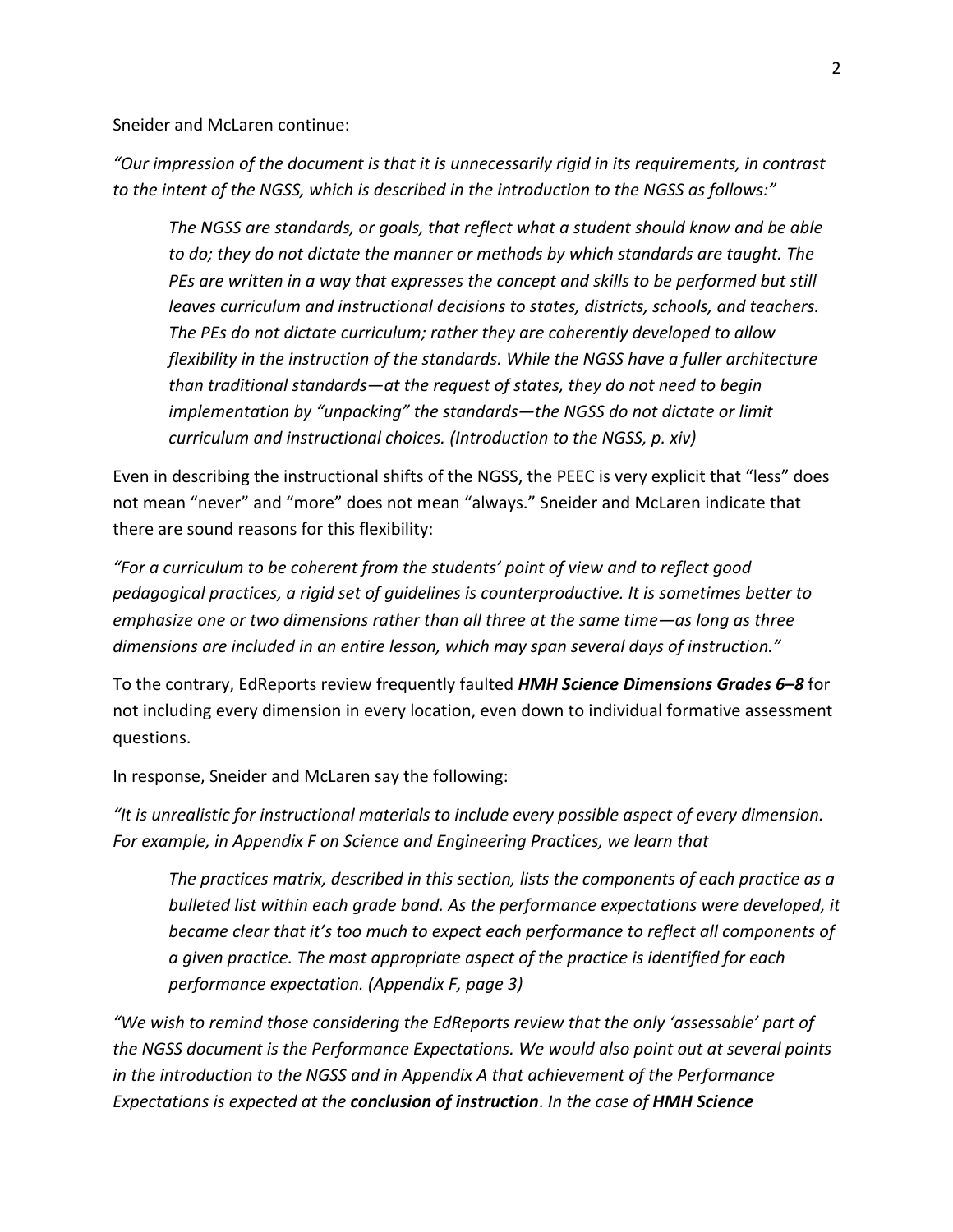*Dimensions Grades 6–8, that means at the end of each module. Performance Expectations can only be fully assessed with performance assessments; and these are provided throughout the series, as the EdReports reviewers have actually noted themselves.*

*"The information in the foundation boxes and the appendices of the NGSS are there to help teachers and instructional materials developers understand the origin and intent of the Performance Expectations, not to mandate that they incorporate every subconcept and related behavior into every lesson. Doing so would result in a set of instructional materials that are so fully packed as to lose coherence and focus."*

### **3. EdReports' insistence that an explicit sequence should be mandated by the publisher for Grades 6–8 is inappropriate and in direct opposition to the structure of the NGSS the need for state and local flexibility.**

In a number of places in the EdReports review, *HMH Science Dimensions* is criticized for failing to provide guidance on a sequence of modules.

But, according to the introduction to the NGSS, "A real innovation in the NGSS is the overall coherence. As such, the PEs (the assessable component of the NGSS architecture) can be arranged within a grade level in any way that best represents the needs of states and districts without sacrificing coherence in learning the DCIs." (Introduction to the NGSS, p. xviii)

To that evidence of the intent of the NGSS, Sneider and McLaren add the following:

*"Appendix K in the NGSS offers several different pathways through the NGSS, and various states that have adopted the NGSS or similar standards have their own recommendations."*

Sneider and McLaren also note that for HMH to unilaterally dictate the sequence of instruction would be in violation of the principles of local control that are foundational to the public education system of the United States:

*"In light of the importance of state and local choice, it is simply not appropriate for Houghton Mifflin Harcourt to recommend a given order in which the modules should be presented. On the other hand, there is a specific sequence of units within each module and lessons within each unit that build on prior student accomplishments. Even a glance at module and lesson topics illustrates that the sequence is in order of increasing sophistication."*

**4. The three "Scientific Inaccuracies" noted by EdReports reviewers are not errors but rather situations in which they believe a student or teacher might possibly (but not necessarily) gather a misconception from a small detail of the presentation of a concept.**